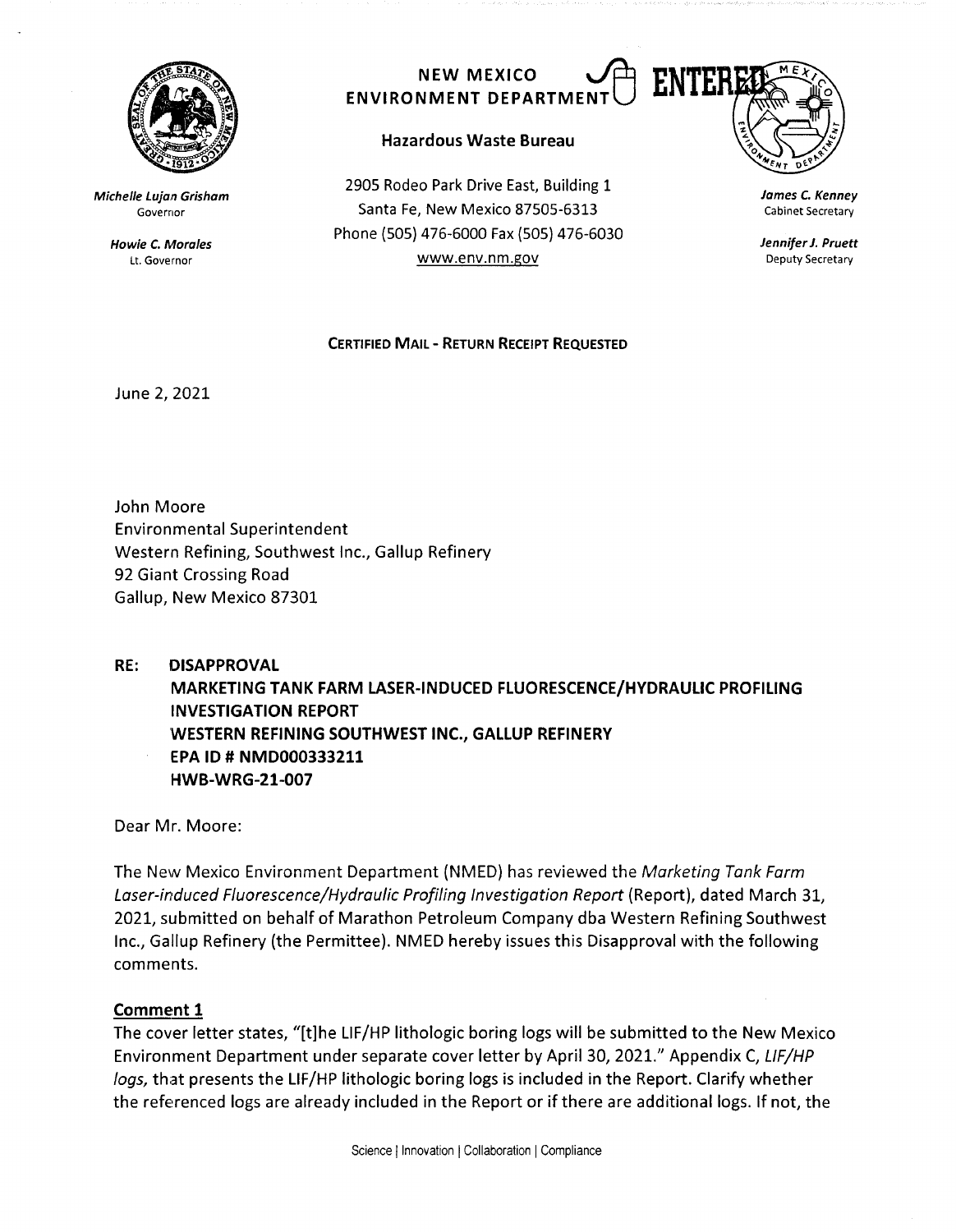referenced logs have not been received by NMED as of May 27, 2021. In this case, submit the referenced document to NMED upon receipt of this letter.

## **Comment 2**

In the Executive Summary, page 3, and Section 4.0, Conclusion, page 16, the Permittee states, "[t]he gasoline occurrence splits into two lobes at the west side of the parking lot (Figure 3-2)." The gasoline lobes are designated as northern and southern lobes and the diesel lobes are designated as the east and west lobes. Figure 3-2, Approximate Locations of SPH Occurrence Marketing Tank Farm/Loading Rack, does not identify the boundary of each lobe. Provide a figure that identifies the boundaries in the revised Report.

#### **Comment 3**

In the Executive Summary, page 3, and Section 4.0, Conclusion, page 16, the Permittee states, "[t]he leading edge of the north gasoline occurrence appears to be in the area of the borrow pit hydrocarbon seep (between MKTF-LIF-73 and MKTF-LIF-74)." Gasoline is detected at multiple borings (e.g., MKTF-LIF-60) located north of borings MKTF-LIF-73 and MKTF-LIF-74 according to Figure 3-2. Provide explanation to support the assertion or revise the statement for accuracy in the revised Report.

#### **Comment 4**

In the Executive Summary, page 3, and Section 4.0, Conclusion, page 16, the Permittee states, "SPH is in the near surface (less than 6 feet below ground surface) east of the borrow pit hydrocarbon seep near MKTF-LIF-74." According to the MKTF-LIF-74 log included in Appendix C, an elevated % RE signal is observed at a depth of approximately three feet below ground surface (bgs) and diminished at a depth of approximately six feet bgs. The depth of the water table at boring MKTF-LIF-74 is presumably below six feet bgs based on the gauging data collected from adjacent MKTF wells. Since the location of boring MKTF-LIF-74 is approximately 800 feet west of the source location, groundwater would be the only transport mechanism for SPH detected at the location. Therefore, it is not clear how SPH has migrated approximately 800 feet downgradient from the source location and been detected at a depth where groundwater is absent. Provide explanation in the revised Report.

#### **Comment 5**

In the Executive Summary, page 3, and Section 4.0, Conclusion, page 16, the Permittee states, "southern [gasoline] lobe is migrating to the southwest towards the 90-day pad but has not reached the water seep located just to the east of the pad (west of MKTF-LIF-90)." According to Figure 3-2, no boring was advanced west of MKTF-LIF-90; therefore, the leading edge of the gasoline plume is not delineated. Well MKTF-42 is suitable as a sentinel well for the detection of SPH migrating west of MKTF-LIF-90. However, the water seep location must also be visually monitored on a monthly basis for potential breakthrough. Propose to monitor the seep and report the monitoring results in the future quarterly hydrocarbon seep interim measures status reports.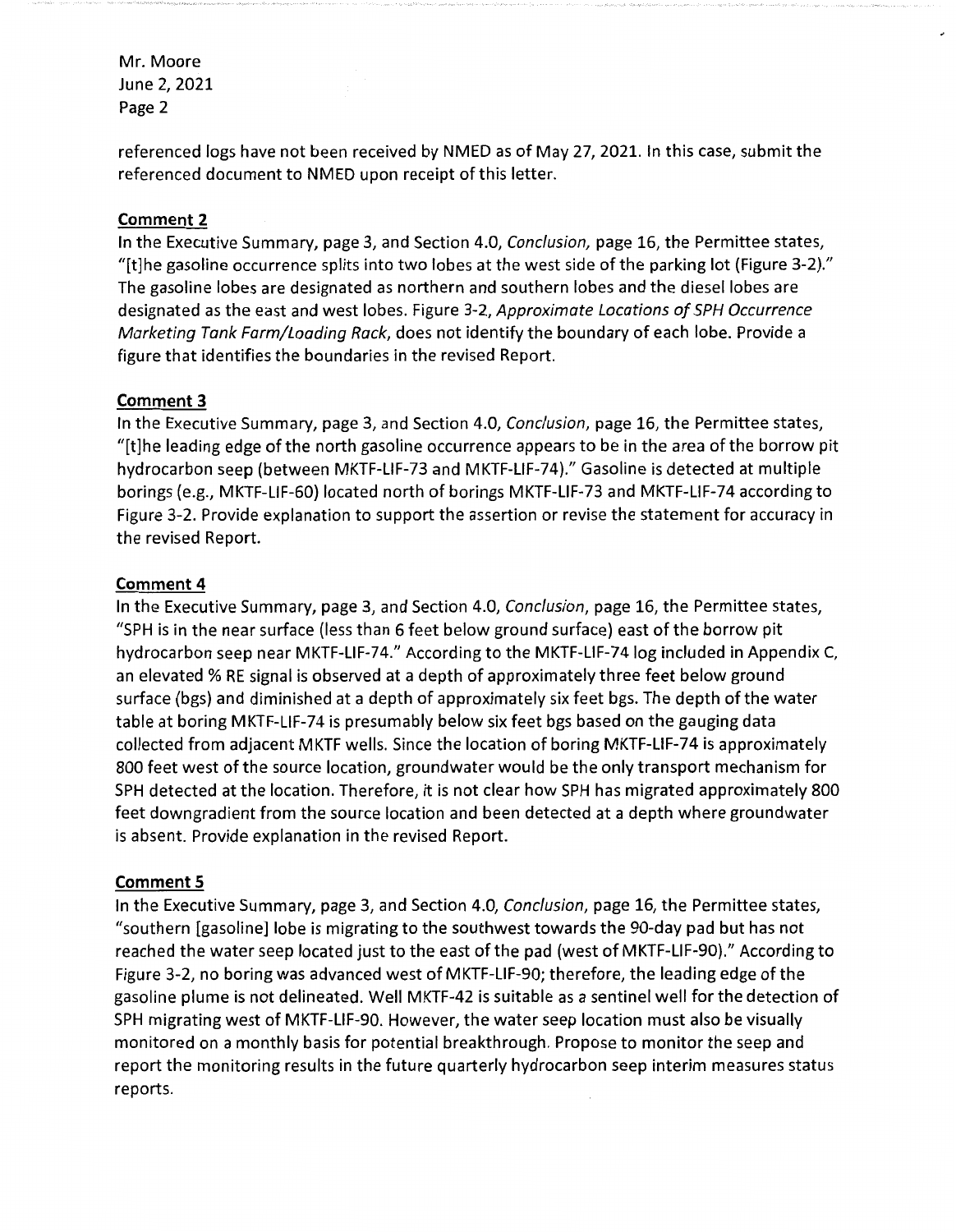#### **Comment 6**

In the Executive Summary, page 3, and Section 4.0, Conclusion, page 16, the Permittee states, "[a] north diesel occurrence emanating from the Marketing Tank Farm appears to be moving through a paleochannel to the north towards the hydrocarbon seep located near monitoring well MKTF-01." Note that the location of the referenced paleochannel may coincide with that of the sewer line to the Sanitary Lagoon. Therefore, the diesel migration may follow the sewer line. The Permittee's Sanitary Lagoon Investigation Phase II Work Plan, dated March 31, 2021, proposes to install trenches along the sewer line. The investigation may help identify the diesel migration path toward the hydrocarbon seep area. Incorporate the findings from this LIF/HP investigation in the Sanitary Lagoon investigation report, as appropriate.

#### **Comment 7**

In the Executive Summary, page 3, and Section 4.0, Conclusion, page 16, the Permittee states, "[t]he west [diesel] lobe of the occurrence appears to be comingling in the south with the MKTF gasoline occurrence and in the north with the naphtha occurrence, migrating beneath the road from the east." The statement is not clear because the references to the statement are not provided (see also Comment 2). Revise the statement for clarity.

#### **Comment 8**

In the Executive Summary, page 3, and Section 4.0, Conclusion, page 16, the Permittee states, "[t]he east lobe of the occurrence is migrating to the west towards the crude tanks from the process area and is nearing the Marketing Tank Farm complex (MKTF-LIF-66). The waveforms from this occurrence are similar to the waveforms observed in PA-LIF-4." According to Appendix C, the % RE signals of boring MKTF-LIF-66 (max % RE = 708.9% at 8.57 feet bgs) are much greater than those of boring PA-LIF-4 at any depth (max  $%$  RE = 196.1% at 10.48 feet bgs). If diesel were migrating from the process area to the crude tanks and marketing tank farm, the% RE responses of boring PA-LIF-4 would likely be greater since it is located closer to the source area (Process Area); however, the data indicates otherwise. Provide explanation for why diesel may be originating from the process area rather than other potential source areas such as SWMU 6-Tank Farm in the revised Report.

#### **Comment 9**

In the Executive Summary, page 4, the Permittee states, "[the recommendations include] [i]nvestigating the Process Area diesel occurrence to evaluate the eastern extent prior to recommending any remediation activities." NMED concurs that the Process Area needs further investigation. Submit a work plan proposing to investigate the Process Area no later than **November 30, 2021.** 

#### **Comment 10**

In Section 3.0, Investigation Results, page 11, the Permittee states, "[t]he air knife excavations were backfilled with dry cuttings prior to installing the LIF/HP boreholes. Therefore, the LIF/HP interval of 0-5 ft was not representative of undisturbed subsurface conditions." According to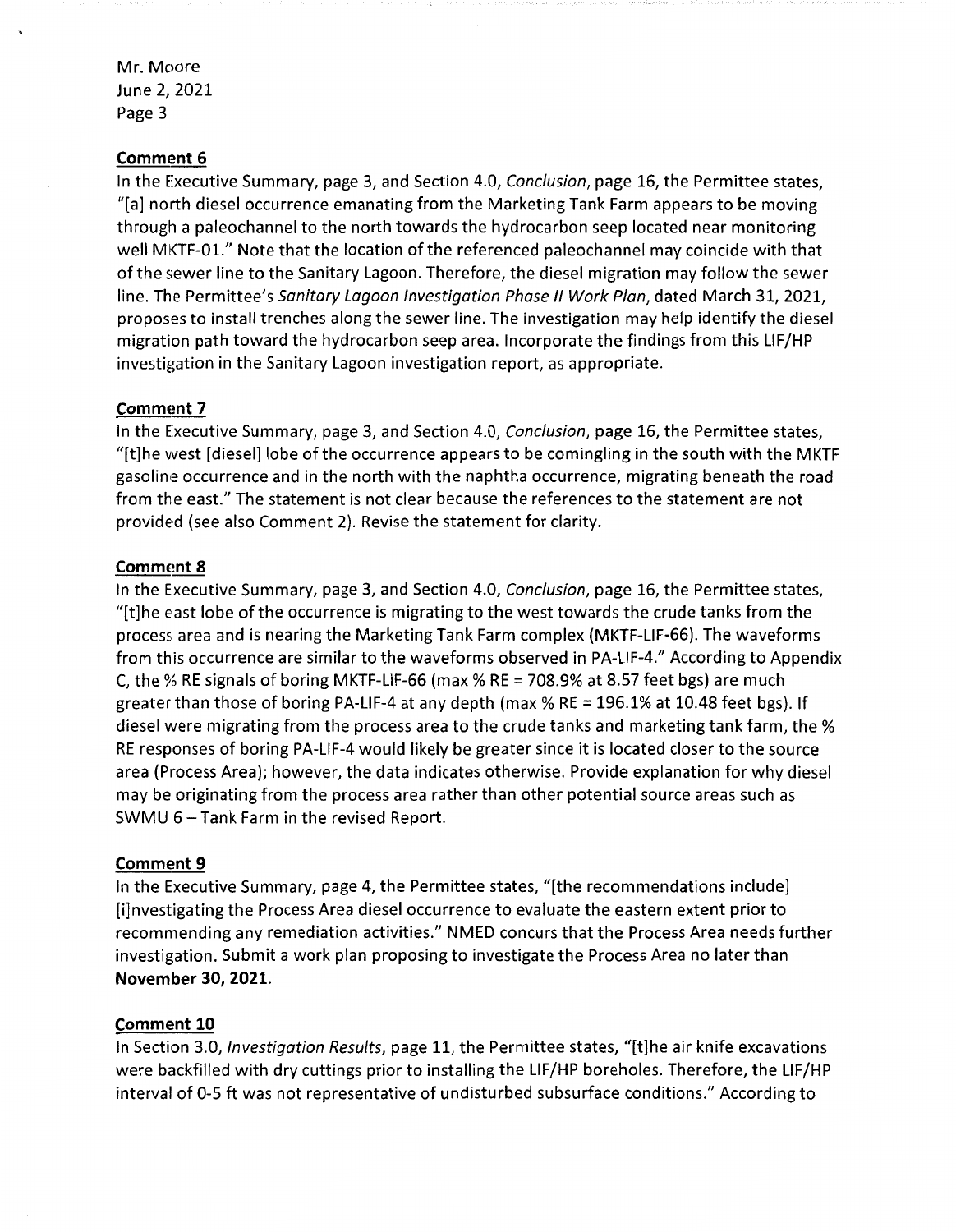the MKTF-LIF-74 log included in Appendix C, an elevated% RE signal is observed at a depth of approximately three feet below ground surface (bgs) and diminished at a depth of approximately six feet bgs. Provide a clarification whether the interval of boring MKTF-LIF-74 represents backfill material. If it represents backfill material, the data collected from MKTF-LIF-74 is not representative. If it does not represent backfill material, provide a table that indicates which borings used the air knife excavation/backfill procedures in the revised Report.

# **Comment 11**

Section 3.1, Laser-Induced Fluorescence Results, pages 11 through 13, discusses the LIF results for borings designated as MKTF-LIF and PA-LIF. Figure 3-2 also presents borings designated as EB-LIF that were advanced in the vicinity of Tank 572. Elevated % RE signals were observed from these borings according to Appendix C. However, the Report does not discuss the results collected from the borings designated as EB-LIF. Revise the Report to include the discussion for the data collected from the borings designated as EB-LIF.

# **Comment 12**

In Section 3.1, Laser-Induced Fluorescence Results, page 12, the Permittee states, "[a] classic gasoline waveform appears in MKTF-LIF-37 below approximately 6 ft bgs." According to the MKTF-LIF-37 log included in Appendix C, elevated% RE signals are observed at the depth intervals of approximately 5 - 17 feet bgs and 22 - 29.5 feet bgs. Although elevated % RE signals were detected at a termination depth of 29.S feet, boring MKTF-LIF-37 was not advanced to a deeper interval. Therefore, the vertical extent of the SPH distribution at boring MKTF-LIF-37 was not determined. The boring should have been advanced to the depth where % RE signals diminish. Include this provision in future LIF investigations. No response required.

## **Comment 13**

In Section 3.1, Laser-Induced Fluorescence Results, page 12, the Permittee states, "[i]n MKTF-LIF-42, the SPH is following lower permeability zones at 11.0 to 11.S ft bgs, 15.5 to 16.0 ft bgs, and at the alluvium/Chinle Group interface at 20.0 ft bgs. The predominant SPH pathway appears to be from 15.5 to 18.5 ft bgs where % RE responses of up to 367 % were recorded." The statement does not appear to be accurate. Elevated% RE signals are observed at depths of approximately 11.5 to 28 feet bgs according to the MKTF-LIF-42 log included in Appendix C. Note that the% RE signal exceeding 350% appears at a depth of approximately 27.5 feet bgs rather than 15.5 to 18.5 ft bgs. Correct the statement in the revised Report.

## **Comment 14**

In Section 3.1, Laser-Induced Fluorescence Results, page 12, the Permittee states, "[m]oving west to MKTF-LIF-42 and MKTF-LIF-43, the MKTF gasoline occurrence appears to bifurcate along western and southwestern paths (Figure 3-2)." It is not clear what data suggests that the MKTF gasoline occurrence bifurcates west of boring MKTF-LIF-42 and MKTF-LIF-43. Provide additional data and discussion to support the assertion in the revised Report.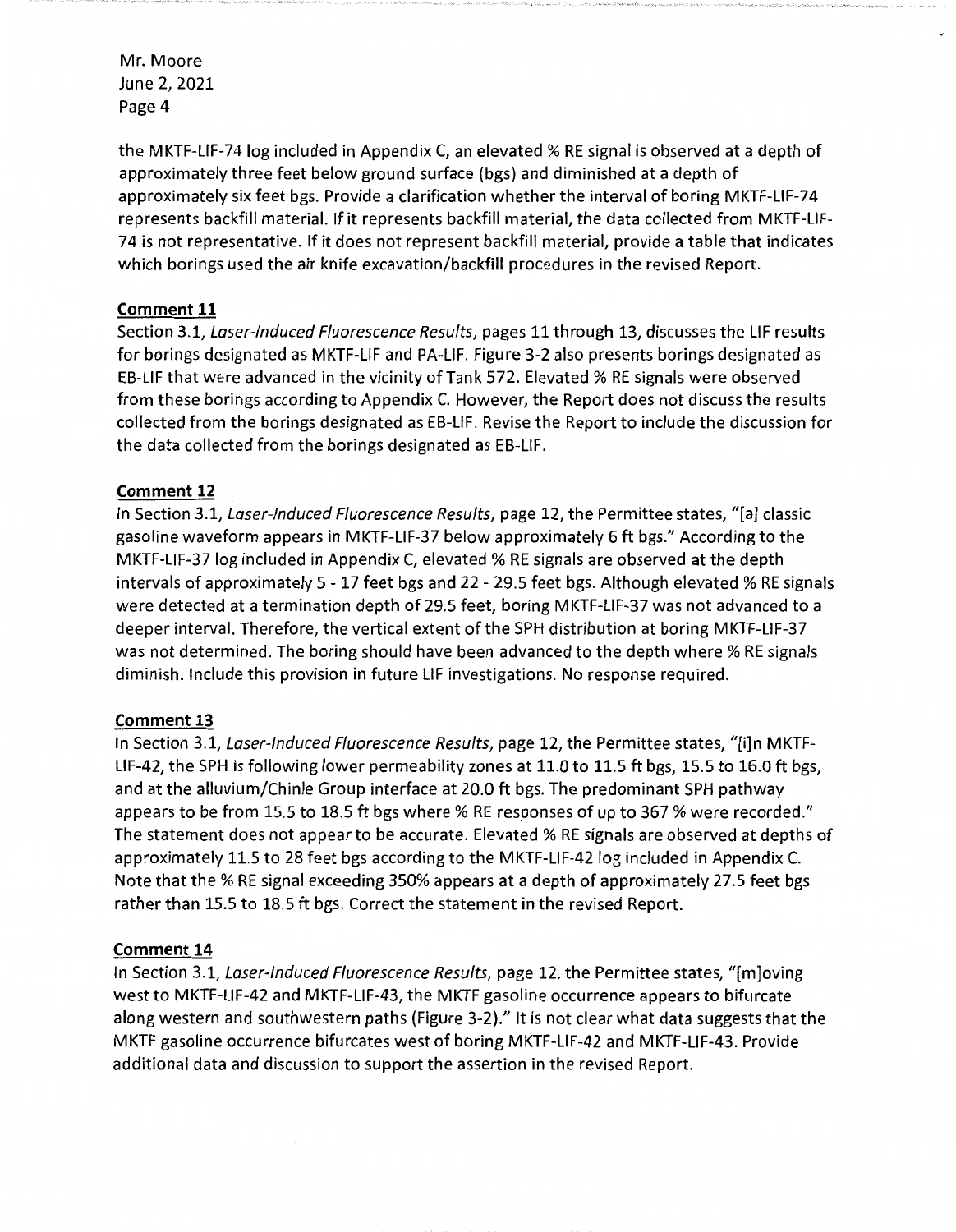## **Comment 15**

In Section 3.1, Laser-Induced Fluorescence Results, page 12, the Permittee states, "MKTF-LIF-61 marks the northern edge of the north gasoline occurrence with a peak response at 23.73 ft bgs, similar to the depths at MKTF-LIF-62 and MKTF-LIF-54 to the south." The statement is contradictory to the previous statement in the Executive Summary and in Section 4.0 stating, "[t]he leading edge of the north gasoline occurrence appears to be in the area of the borrow pit hydrocarbon seep (between MKTF-LIF-73 and MKTF-LIF-74)" (see also Comment 3). Resolve the discrepancy in the revised Report.

## **Comment 16**

In Section 3.1, Laser-Induced Fluorescence Results, page 12, the Permittee states, "[t]he south gasoline occurrence forms a path between MKTF-LIF-43 and MKTF-LIF-90 (Figure 3-2). This portion occurs as a very thin interval where potential product was identified in the LIF pushes. The maximum response signal is 56.4% RE at 19.91 ft bgs and is centered on a less permeable zone between 18.5 and 20.0 ft bgs." According to the MKTF-LIF-43 and MKTF-LIF-90 logs included in Appendix C, neither log appears to represent the described observation in the statement. The maximum response signals are recorded as 287.0% at 14.61 feet bgs in boring MKTF-LIF-43 and 83.2% at 16.68 feet bgs in boring MKTF-LIF-43. Correct the statement in the revised Report.

## **Comment 17**

In Section 3.1, Laser-Induced Fluorescence Results, page 12, the Permittee states, "MKTF-LIF-77 has a strong response of 321% RE at 18.03 ft bgs with the SPH filling a less permeable zone between 17.0 and 19.0 ft bgs. This permeable zone appears to resemble the permeable zone in MKTF-LIF-67." The former and latter sentences appear to be contradictory regarding the description of permeable zone. According to the MKTF-LIF-77 log included in Appendix C, the conductivity readings at a depth of approximately 17 and 19 feet bgs range 40 to 70 mS/m, which is notably lower than those at other depth intervals. Therefore, the soils at a depth of approximately 17 and 19 feet bgs would rather be relatively more permeable. Correct the statement in the revised Report.

#### **Comment 18**

In Section 3.1, Laser-Induced Fluorescence Results, page 12, the Permittee states, "[b]oring locations in the MKTF, north, and south gasoline occurrences with greater than 100% RE include MKTF-LIF-46 (409%}, MKTF-LIF-45 (329%), MKTF-LIF-44 (315%), MKTF-LIF-37 (339%}, MKTF-LIF-42 (367%), MKTF-LIF-43 (287%), MKTF-LIF-77 (321%), MKTF-LIF-62 {361%), MKTF-LIF-61 (105%), MKTF-LIF-72 (305%), and MKTF-LIF-74 (538%). The LIF response at these locations indicate the presence of gasoline and diesel product within the soil and formation pore space." According to Figure 3-2, boring locations MKTF-LIF-46, MKTF-LIF-45, and MKTF-LIF-44 indicate the presence of both gasoline and diesel while boring locations MKTF-LIF-37, MKTF-LIF-42, MKTF-LIF-43, MKTF-LIF-77, MKTF-LIF-62, MKTF-LIF-61, MKTF-LIF-72, and MKTF-LIF-74 indicate the presence of only gasoline. Revise the statement for accuracy in the revised Report.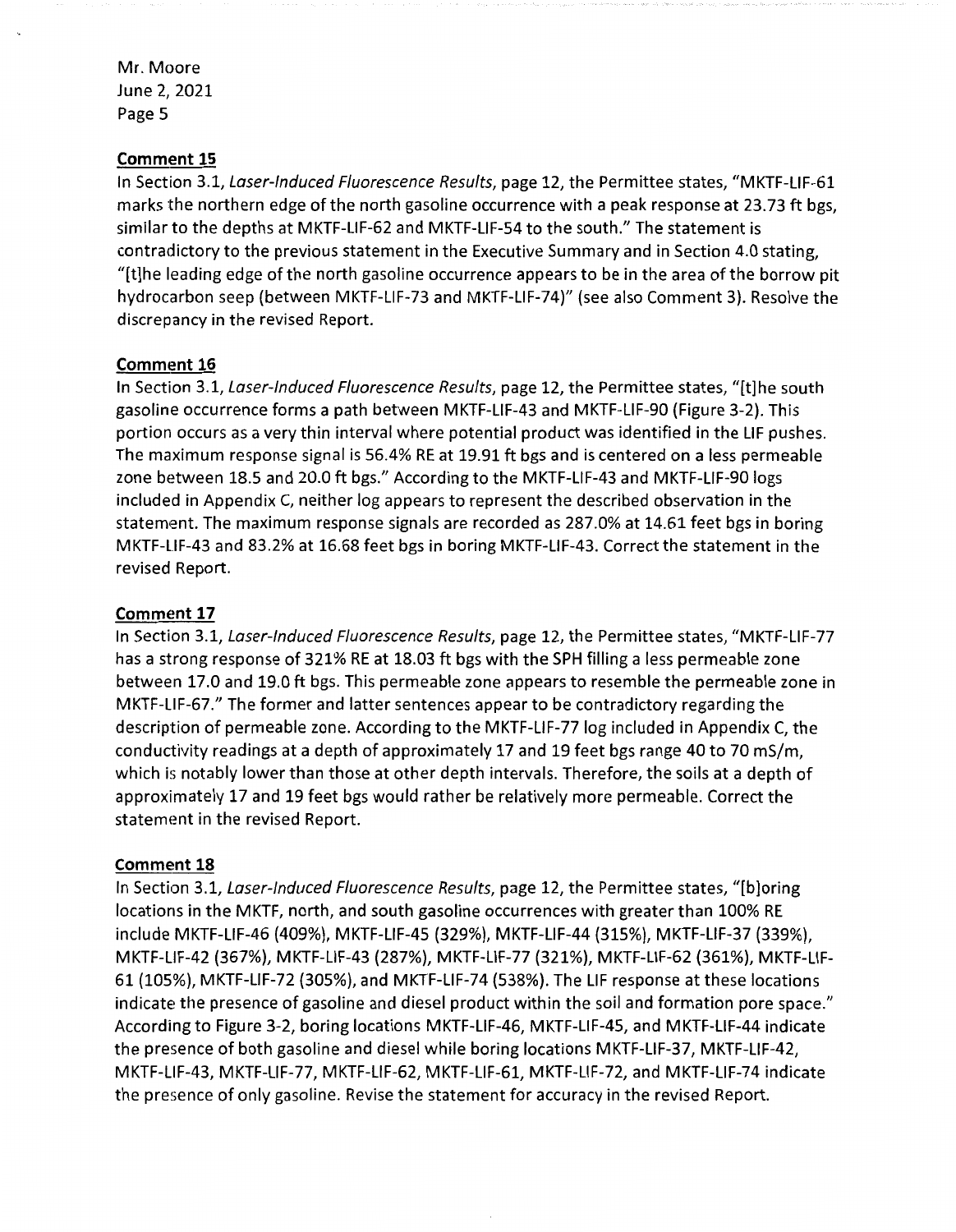Furthermore, other MKTF borings with greater than 100% RE are present according to Appendix C. For example, boring MKTF-LIF-36, located north of boring location MKTF-LIF-37, indicates the presence of both gasoline and diesel with the% RE signals exceeding 100%. Boring MKTF-LIF-36 is not included in the discussion. Revise the statement or explain the criteria for selecting the boring locations discussed in the statement.

# **Comment 19**

In Section 3.1, Laser-Induced Fluorescence Results, page 13, the Permittee states, "[a]s observed in MKTF-LIF-36, the waveform indicates the presence of gasoline (blue and green waveforms) mixed with a small amount of diesel (orange and red peaks that are higher than what would be expected in a gasoline)." The statement indicates that gasoline is dominant rather than diesel at boring location MKTF-LIF-36. According to the MKTF-LIF-36 log included in Appendix C, diesel rather appears to be dominant with orange peaks. Correct the statement or explain the interpretation in the revised Report.

## **Comment 20**

In Section 3.1, Laser-Induced Fluorescence Results, page 13, the Permittee states, "[t]he north diesel occurrence appears to have headed further to the northwest and is evident in MKTF-LIF-56 where it appears to have mixed with the naphtha occurrence moving in from the east." According to Figure 3-2, only diesel was detected at boring location MKTF-LIF-56. Resolve the discrepancy in the revised Report.

In addition, the western extent of diesel contamination detected boring MKTF-LIF-56 was not delineated. Explain why the western extent of diesel was not investigated or propose to submit a work plan to investigate the extent in the revised Report.

Furthermore, the Permittee explained that blue and green peaks represent gasoline and orange and red peaks represent diesel. However, it is not clear how naphtha peaks are differentiated from gasoline and diesel peaks. Naphtha may range from a gas condensate to a kerosene-like product. First, define the naphtha (e.g., composition); then, explain how the naphtha peaks are differentiated from gasoline and diesel peaks in the revised Report.

## **Comment 21**

In Section 3.1, Laser-Induced Fluorescence Results, page 13, the Permittee states, "[t]he north diesel occurrence is present in MKTF-LIF-87 and may also be present in MKTF-LIF-86 (the orange coloration at 9 to 10 ft bgs)." According to Figure 3-2, both diesel and naphtha were detected at borings MKTF-LIF-86 and MKTF-LIF-87. Correct the statement in the revised Report.

In addition, the northern extent of diesel and naphtha was not delineated. Explain why the northern extent of diesel and naphtha was not investigated or propose to submit a work plan to investigate the extent in the revised Report.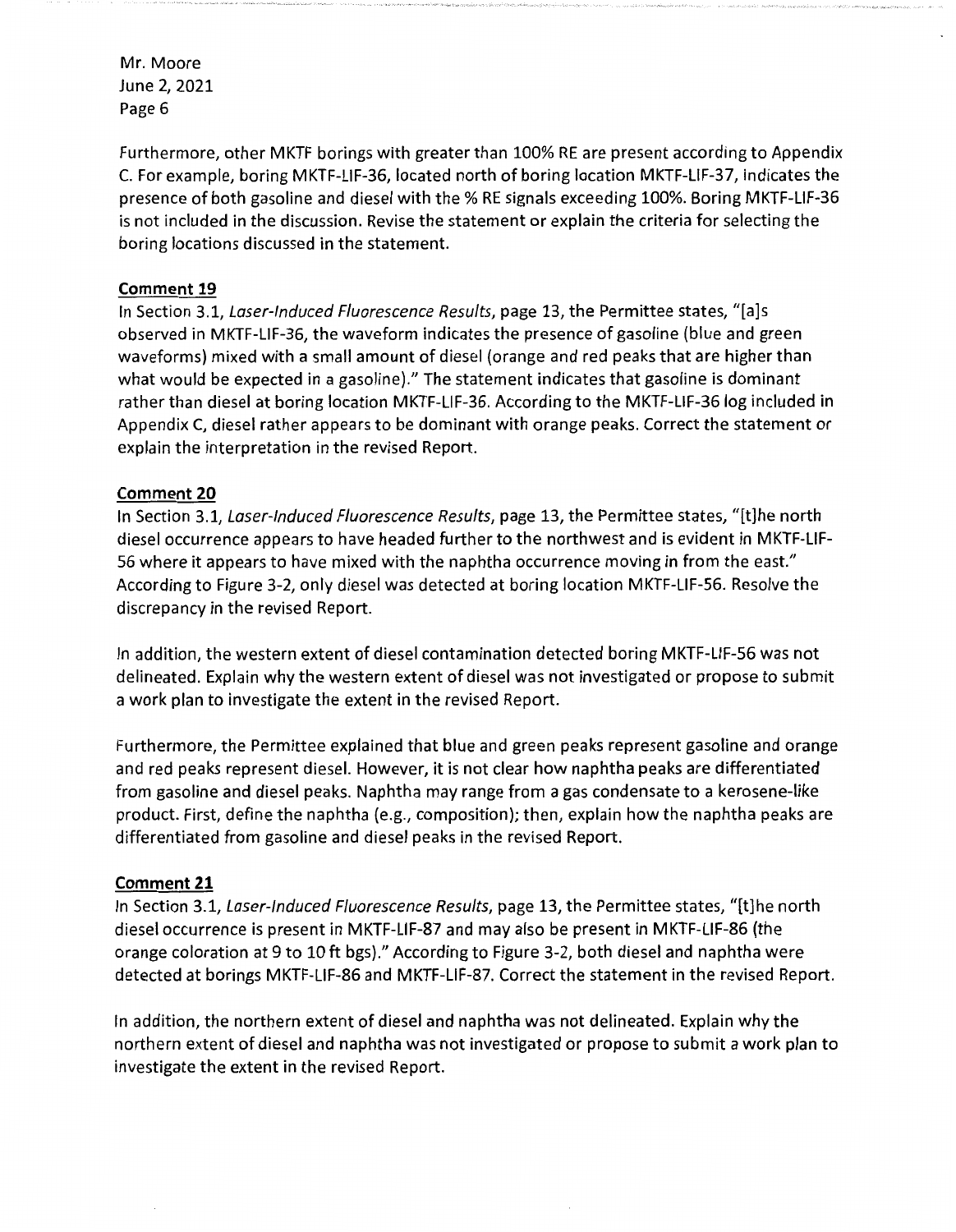## **Comment 22**

In Section 3.1, Laser-Induced Fluorescence Results, page 13, the Permittee states, "[t]he SPH in MKTF-LIF-85 is an unidentified petroleum product that may possibly be from the sour naphtha release on March 26, 2017. The waveform in the LIF response is representative of naphtha, and the boring is located within the naphtha release area." According to Figure 3-2, naphtha was detected at boring MKTF-LIF-85. It appears that there is sufficient evidence to state that the SPH detected in MKTF-LIF-85 is naphtha; however, the Permittee labels it as an unidentified petroleum product. Revise the statement for clarity.

#### **Comment 23**

In Section 3.1, Laser-Induced Fluorescence Results, page 13, the Permittee states, "[a]s further evidence of a diesel fuel composition, recently found SPH in MKTF-39 (between MKTF-LIF-66 and PA-LIF-04) has an initial boiling point of 333°F, which is within the range (310-691°F) in Section 9 of the MPC #2 Ultra Low Sulfur Diesel Safety Data Sheet. This diesel waveform is also found in MKTF-LIF-84, which is northwest of MKTF-LIF-66." According to Figure 3-2, only naphtha was detected at boring MKTF-LIF-84 and the detection of diesel is not indicated. Resolve the discrepancy in the revised Report.

In addition, boring MKTF-LIF-66, where diesel was detected, was advanced adjacent to well MKTF-16, where elevated benzene concentrations in groundwater samples have persisted in recent years. Diesel detected in boring MKTF-LIF-66 is unlikely the source of benzene detected in well MKTF-16. The LIF instrument is not capable of detecting dissolved phase constituents and the source of benzene in well MKTF-16 remains unknown. Discuss the potential source of benzene in well MKTF-16 and propose to investigate the source of benzene in well MKTF-16 in the revised Report.

## **Comment 24**

In Section 3.2, Hydraulic Profiling Results, page 13, the Permittee states, "[t]his low K prevented the dissipation test from being conducted during the first mobilization in November 2019 due to the extremely long dissipation time (hours). Dissipation tests were conducted at four locations during the second mobilization in February 2021. These locations were PA-LIF-02, PA-LIF-06, MKTF-LIF-83, and MKTF-LIF-84." Clarify if the purpose of the dissipation tests is to determine depth of the water table.

In addition, it is not clear why the dissipation tests were conducted in February 2021 but not in November 2019 and why the tests were conducted at only four locations in February 2021. It is useful to compare depths of the water table relative to the depths where SPH is distributed. If existing hydraulic profiling data allow calculation of the water table depth, revise the LIF/HP logs in Appendix C to include the estimated depths of the water table.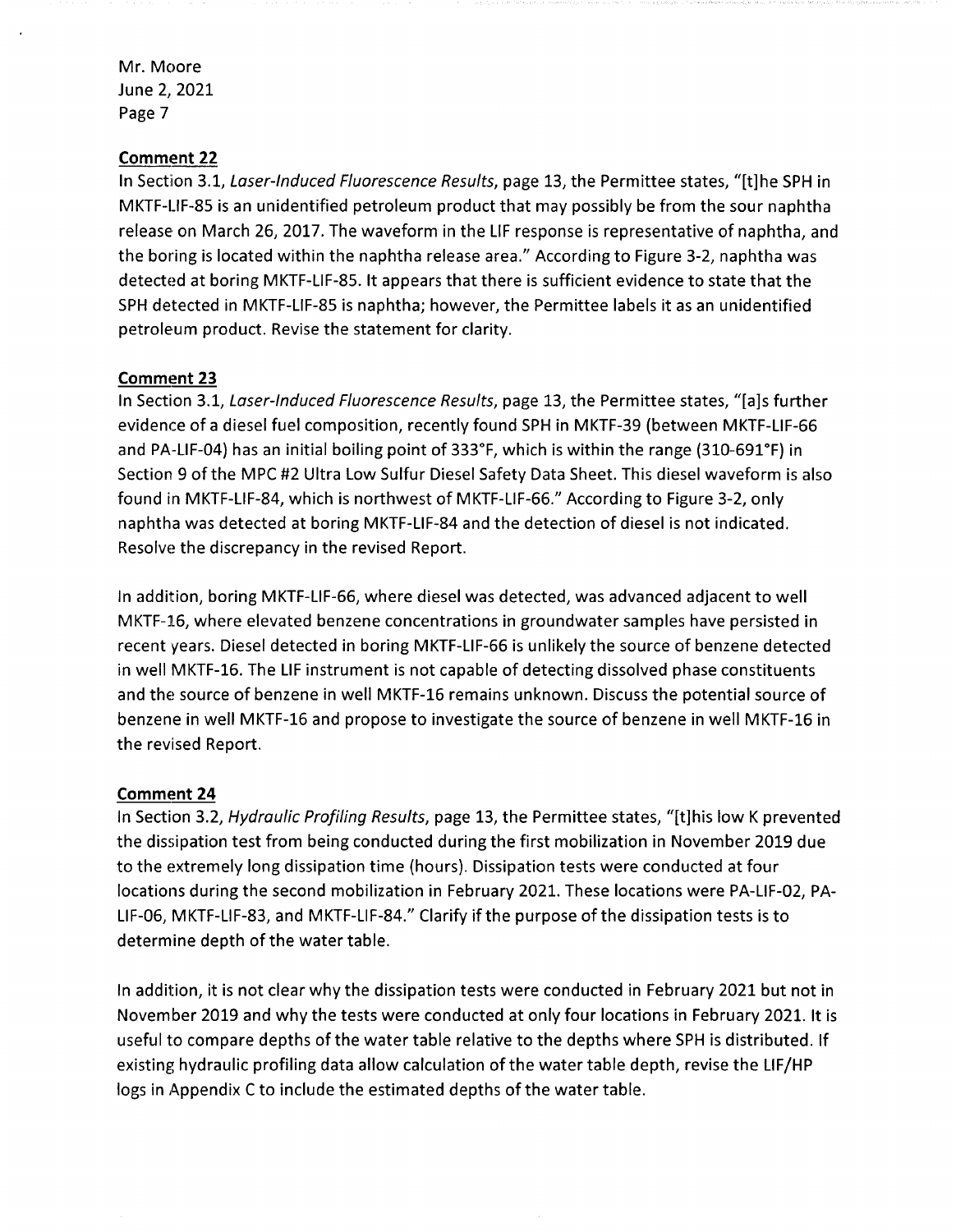## **Comment 25**

In Section 3.2, *Hydraulic Profiling Results,* page 14, the Permittee states, "[l]ow K values (high P Dwn) on the HP logs roughly correlate with the alluvium/Chinle Group contact as shown on the Figure 3-4 cross section." In Figure 3-4, *Cross Sections with Maximum Separate Phase Hydrocarbons,* the only borings advanced to the alluvium/Chinle interface are historical borings LR-1 and LR-2, which are not relevant to the hydraulic profiling investigation. Provide explanation for clarity or revise the statement for accuracy in the revised Report.

## **Comment 26**

In Section 3.2, *Hydraulic Profiling Results,* pages 13 and 14, the Permittee states, "Figure 3-3 presents the cross-section location map; Figure 3-4 presents the cross-sections with maximum historical SPH thickness." Figure 3-4 depicts the surface elevations of borings MKTF-LIF-42, MKTF-LIF-73, MKT-LIF-74, MKTF-LIF-81, and MKTF-LIF-89; however, the LIF/HP logs included in Appendix C indicate that the elevations are unavailable. If the elevation data are available, include the data in the LIF/HP logs; otherwise, explain how the surface elevations were determined in the revised Report.

#### **Comment 27**

In Section 3.2, *Hydraulic Profiling Results,* page 14, the Permittee states, "[f]ractures and/or bedding planes are possible pathways for SPH migration below the alluvium/Chinle Group contact and are indicated by a slight decrease in P Dwn on the HP logs." According to Figure 3- 4, no LIF/HP borings or groundwater monitoring wells were advanced to the depth of the alluvium/Chinle interface. It is not clear which data suggests such observations. Provide an explanation for clarity.

#### **Comment 28**

In Section 3.2, *Hydraulic Profiling Results,* page 14, the Permittee states, "[e]xamples of P Dwn indicating a fracture and/or bedding planes can be seen recurring in MKTF-LIF-45 at 25 ft bgs (Appendix C). This example represents micro or thin fractures that likely contribute to most of the permeability, resulting in a bulk average permeability similar to a clayey silt rather than intact bedrock." Boring MKTF-LIF-45 was advanced along the  $A - A'$  cross section according to Figure 3-3, *Cross-section Location Map;* however, it is not included in Figure 3-4 that presents the cross sections. Revise Figure 3-4 to include boring MKTF-LIF-45.

#### **Comment 29**

In Section 3.3, *Electrical Conductivity Results,* page 14, the Permittee states, "[e]xamples of conductivity indicating a fracture and/or bedding planes can be seen in MKTF-LIF-77 at 18.0 ft bgs and 19.73 ft bgs on MKTF-LIF-79A (Appendix C)." The lower electrical conductivity readings observed in the LIF/HP logs represent a presence of coarser sediments; however, they do not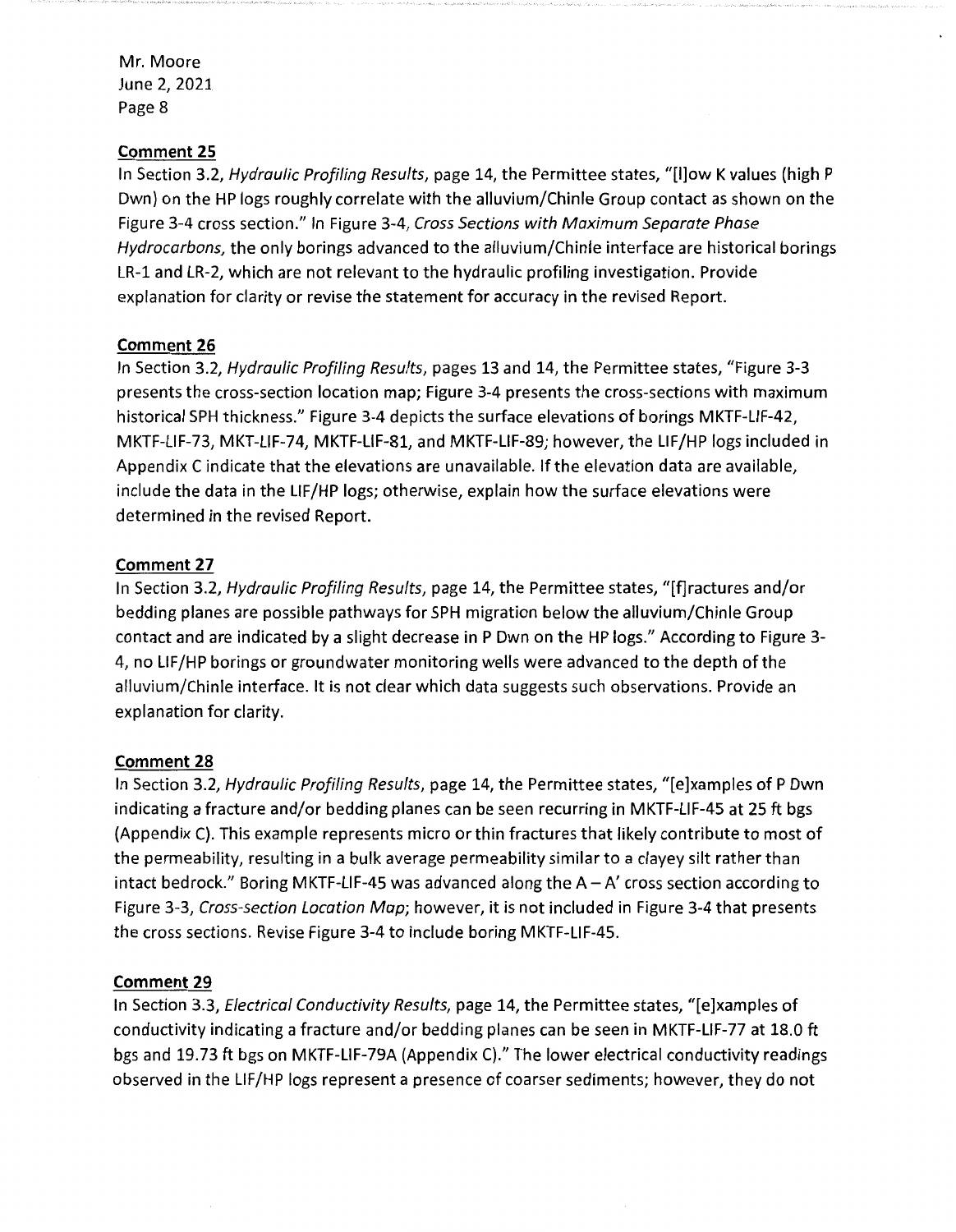necessarily represent a presence of fractures. Revise the statement for accuracy or provide explanation to support the assertion in the revised Report.

#### **Comment 30**

In Section 3.4, Soil Sampling Results, page 15, the Permittee states, "[t]he samples [that were analyzed for TPH] were labeled as MKTF-LIF-44 (6 to 7 ft, 8 to 10 ft, and 18 to 19 ft), MKTF-LIF-53 (7 to 8 ft and 8 to 9 ft), MKTF-LIF-74 (2 to 3 ft, 4 to 5 ft, and 5 to 6 ft), MKTF-LIF-85 (7 to 9 ft), and PA-LIF-07 (11 to 13 ft and 13 to 14 ft)." According to Appendix C, higher % RE signals are recorded from other boring locations (e.g., 708.9% RE at 8.57 feet bgs in MKTF-LIF-66). Provide an explanation for why these five sampling locations were selected in the revised Report.

In addition, one soil sample was collected from a depth of 7 - 9 feet bgs from boring MKTF-LIF-85. According to the MKTF-LIF-85 log included in Appendix C, the % RE signals are recorded as less than 100% at the selected sampling interval. The higher % RE signals are recorded at a depth of approximately 11 feet bgs (608.7%) in the boring. Explain why the soil sample was collected from the selected interval of  $7 - 9$  feet bgs in the revised Report.

#### **Comment 31**

In Section 3.4, Soil Sampling Results, page 15, the Permittee states, "TPH-DRO ranged from nondetect to 840 milligrams per kilogram (mg/kg) and TPH-GRO ranged from 82 mg/kg to 2,300 mg/kg," and "TPH-DRO and TPH-GRO concentrations maybe lower than might be expected based on the reference emitter (%RE)." The TPH-DRO concentration in the soil sample collected from boring MKTF-LIF-44 at a depth of  $18 - 19$  feet bgs is recorded as 840 mg/kg, which is the highest TPH-DRO concentration detected; however, the% RE signals at the same sampling interval are recorded as less than 50%. The TPH-DRO concentration in the soil sample collected from boring PA-LIF-07 at a depth of  $11-13$  feet bgs is recorded as 130 mg/kg, which is relatively low; however, the % RE signals at the same sampling interval are recorded as more than 200%. Similarly, the TPH-GRO concentration in the soil sample collected from boring MKTF-LIF-74 at a depth of  $4-5$  feet bgs is recorded as 2,300 mg/kg, which is the highest TPH-GRO concentration detected; however, the% RE signals at the same sampling interval remain less than 300%. The TPH-GRO concentration in the soil sample collected from the same boring (MKTF-LIF-74) at a depth of  $2 - 3$  feet bgs is recorded as 1,500 mg/kg; however, the % RE signals at the same sampling interval exceed 500%. The TPH concentrations do not correlate with respective % RE signals. % RE signals qualitatively identify the presence or absence of SPH. Provide addition explanation to support the assertion or revise the statement for accuracy.

## **Comment 32**

In Section 3.4, Soil Sampling Results, page 15, the Permittee states, "[g]rain-size analysis indicate that the majority of the materials are gravels and sands." Table 3-2, LIF Investigation -Grain Size Analysis, indicates that the composition of each soil sample is variable. It is not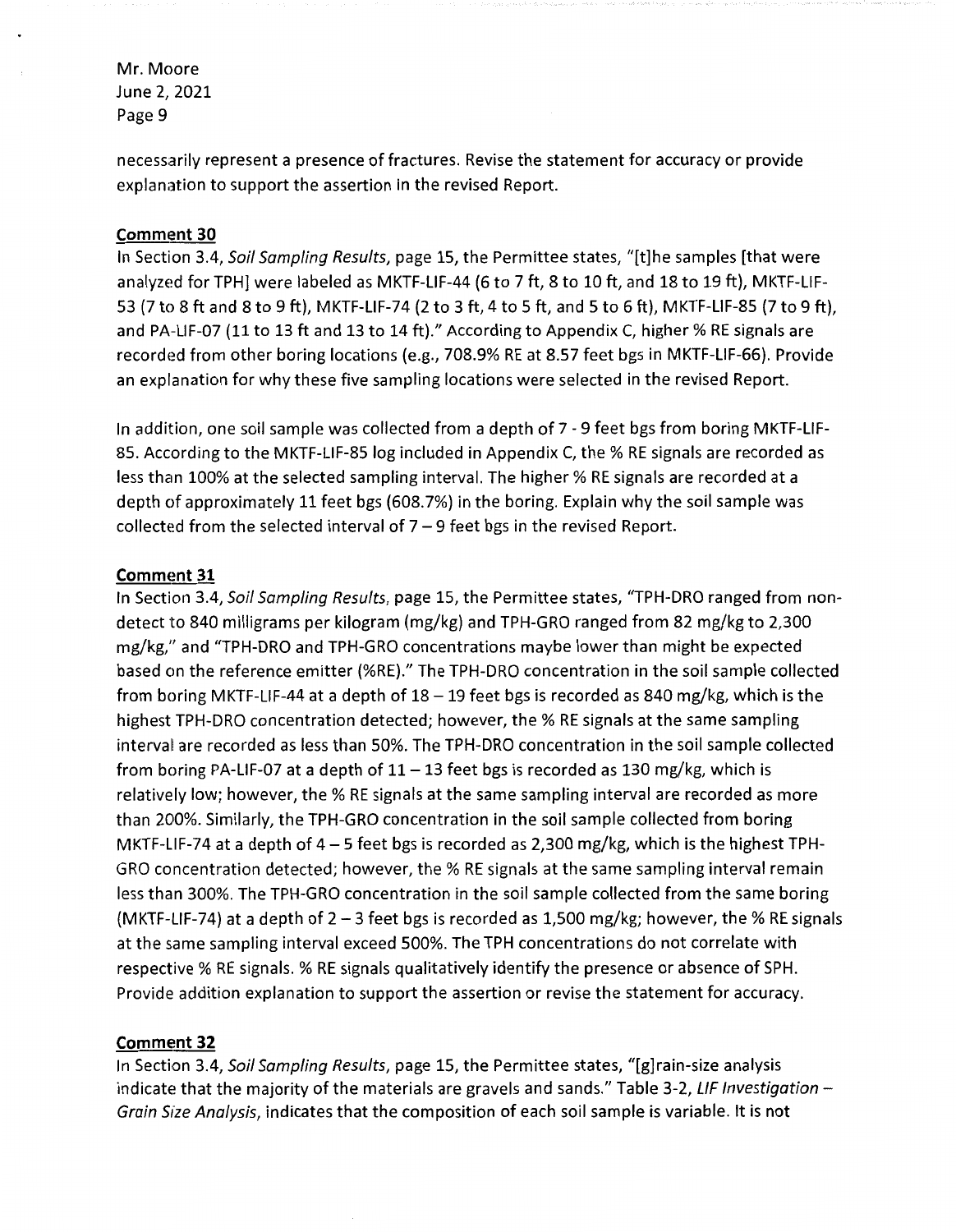accurate to generalize the soil samples as gravels and sands. For example, the majority of materials were silt and clay in the sample collected from location MKTF-LIF-85 at  $7 - 9$  feet bgs. Revise the Report accordingly.

# **Comment 33**

In Section 3.4, Soil Sampling Results, item 1, page 15, the Permittee states, "[t]he higher TPH concentrations, at locations MKTF-LIF-44 (18 to 19 ft) and MKTF-LIF-74 (4 to 5 ft) are around 2,500-3,000 mg/kg total TPH (i.e., the sum of GRO and ORO). This is consistent with SPH saturations in the range of 3% to 5% (Hawthorne and Kirkman 2012) and likely near the residual saturation limit." Table 3-1 indicates that the sums of GRO and DRO for the samples collected from locations MKTF-LIF-44 (18 to 19 ft) and MKTF-LIF-74 (4 to 5 ft) are calculated as 2,340 and 2,480 mg/kg, respectively, that are less than the described range of 2,500-3,000 mg/kg. Revise the statement for accuracy.

According the TPH in Soil to NAPL Saturation Fraction Conversion Matrix in the reference (Hawthorne and Kirkman 2012), when TPH value is 5,000 mg/kg, SPH saturation level ranges 2% to 6%, regardless of any differences in the input variables (e.g., soil porosity and SPH density). Note that the saturation range (2% to 6%) is not the residual saturation limit, where nonaqueous phase liquid (NAPL) becomes mobile. The TPH ranging 2,500-3,000 mg/kg may possibly equate the range of 3% to 5% saturation level as stated; however, the range is not near its saturation limit, regardless of the soil and NAPL types. Correct the statement in the revised Report.

In addition, it is not clear how SPH saturation was calculated. Explain how SPH saturation was calculated in the revised Report. Provide explanation for all assumptions used in the calculation.

Furthermore, Table 3-2, LIF Investigation - Grain Size Analysis, indicates that the composition of the soils at locations MKTF-LIF-44 (18 to 19 ft) and MKTF-LIF-74 (4 to 5 ft) is different. Explain how porosity and soil density of each soil were determined in the revised Report. According to the reference (Hawthorne and Kirkman 2012), SPH saturation is a function of grain/soil density, porosity and density of the SPH. Among these variables, the porosity value appears to influence the result of the calculation the most. Since some soils at the site consist of fine sediments (e.g., silt and clay), the values of effective and total porosity would be widely different. Clarify whether the porosity used to calculate SPH saturation is an effective or total porosity in the revised Report.

# **Comment 34**

In Section 3.4, Soil Sampling Results, item 1, page 15, the Permittee states, "[a]lthough the highest soil TPH concentrations [in locations MKTF-LIF-44 (18 to 19 ft) and MKTF-LIF-74 (4 to 5 ft)] are consistent with SPH at or near residual saturation at those locations, the LIF data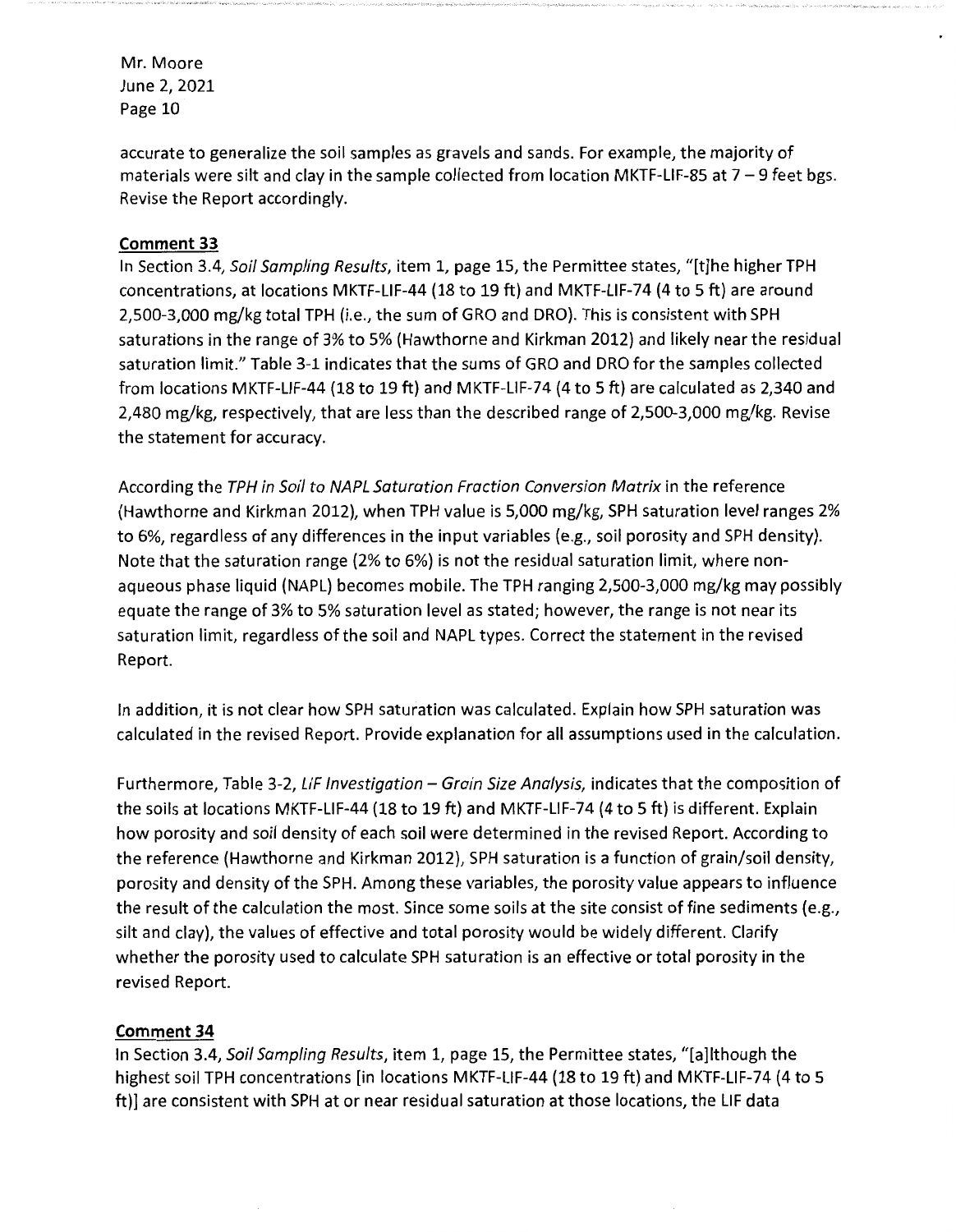suggest that SPH at higher saturations exist in portions of the subsurface from which soil samples were not collected." A total of three soil samples including the one with the highest % RE intervals were collected from both borings MKTF-LIF-44 and MKTF-LIF-74. It is not clear what data suggest that SPH at higher saturations may exist in portions of the subsurface from which soil samples were not collected. Provide an explanation in the revised Report.

#### **Comment 35**

In Section 3.4, Soil Sampling Results, item 2, page 15, the Permittee states, "[d]iscrete soil sampling intervals commonly miss small intervals of very high SPH saturation in the subsurface and/or average those small intervals across larger intervals with lower saturation overall." Provide a discussion of the sampling technique used to collect a discrete soil sample from each sampling interval in the revised Report.

#### **Comment 36**

In Section 3.4, Soil Sampling Results, page 15, the Permittee states, "LIF data are a better indicator of the presence/absence and/or location of SPH than the TPH data, while the TPH data are a better indicator of SPH saturation than the LIF data. Therefore, the two datasets aren't really measuring the same thing." NMED concurs with the statement. However, the Permittee attempted to provide discussion regarding the correlation between soil TPH concentrations and % RE signals in the Report. The discussion is unnecessary. Remove the discussion from the revised Report, as appropriate.

#### **Comment 37**

In Section 4.0, Conclusion, page 16, the Permittee states, "Based on the information collected during this investigation, the recommendations include:

- Installing a row of five sumps in the borrow pit to cut off the western migration of the north gasoline occurrence.
- Installing a recovery well between MKTF-LIF-77 and MKTF-LIF-90 to intercept migration of the south gasoline occurrence."

NMED concurs with the recommendations. Comment 5 of the NMED's Approval with Modifications Hydrocarbon Seep Interim Measures 2020 Fourth Quarter Status Report, dated March 30, 2021, states, "[s]ubmit an interim measure work plan to eliminate the source of the gasoline plume no later than **July 30, 2021."** The interim measure work plan required by Comment 5 of the NMED's March 30, 2021 Approval with Modifications is no longer necessary because of the recommendations provided in the Report. However, when the remediation system is implemented, its effectiveness must be evaluated and reported to the NMED. Submit an interim measures report that summarizes the monitoring data collected and effectiveness of the remediation system no later than **December 31, 2021.**